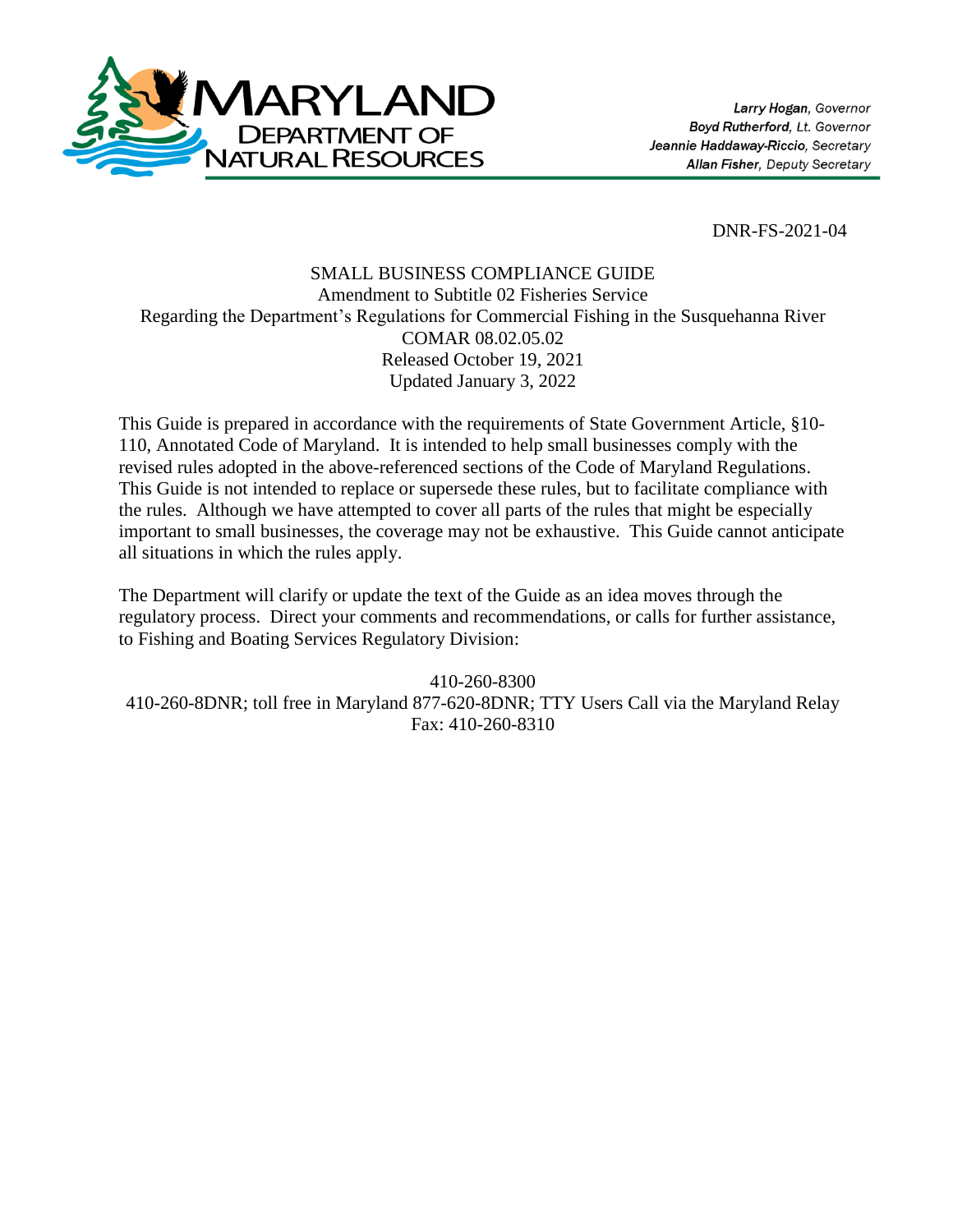# **I. SUMMARY & FAQs**

### **What was proposed?**

The department has proposed changing the commercial hook and line fishing line in the Susquehanna River. Currently, the line is at the mouth of Deer Creek. The change would move that line upstream to the northernmost tip of Rowland Island.

### **Why is this change necessary?**

This line was put in place during the 1990s as part of striped bass regulations. Over time, the area between Deer Creek and the Conowingo Dam was opened for recreational angling. However, hook and lining commercially was not allowed. Since the restrictions were lifted for recreational anglers, the commercial striped bass fishery has moved to an individual transferable quota system (ITQ). This means that the licensee will harvest a set amount of fish in any locations open for commercial harvest. Because of this and changes in the fishery over time, the department does not have any concerns about commercial hook and line use in this 3.5 mile stretch of the river. The change would remove the only area of tidal water where any commercial activity is currently prohibited. It will also make the rules for hook and line use the same between recreational and commercial users. Commercial hook and line licensees will also be able to harvest other species such as invasive flathead catfish and snakeheads.

### **Who will this affect?**

This action applies to commercial licensees who use hook and line.

#### **Has this change been discussed with advisory commissions?**

This change was requested by licensees in the Susquehanna River area and was discussed with both the Sport Fisheries Advisory Commission and the Tidal Fisheries Advisory Commission at their October 2021 meetings. Sport Fisheries Advisory Commission was neutral on the change. Tidal Fisheries Advisory Commission was in favor of the change. Both commissions recommended moving forward with scoping.

#### **What is the specific regulatory action?**

Amend Regulation .02 under Fish 08.02.05.

# **II. RECORDKEEPING AND REPORTING REQUIREMENTS**

This action does not create new permit, recordkeeping or reporting requirements.

### **III. IMPLEMENTATION DATE**

The department expects this change to be effective in the spring of 2022, however the exact date cannot be determined. The department is following our normal procedures.

During the scoping process, the department gathers suggestions and ideas from stakeholders and others about how to solve a fishery problem or address a need. The goal of scoping is to identify